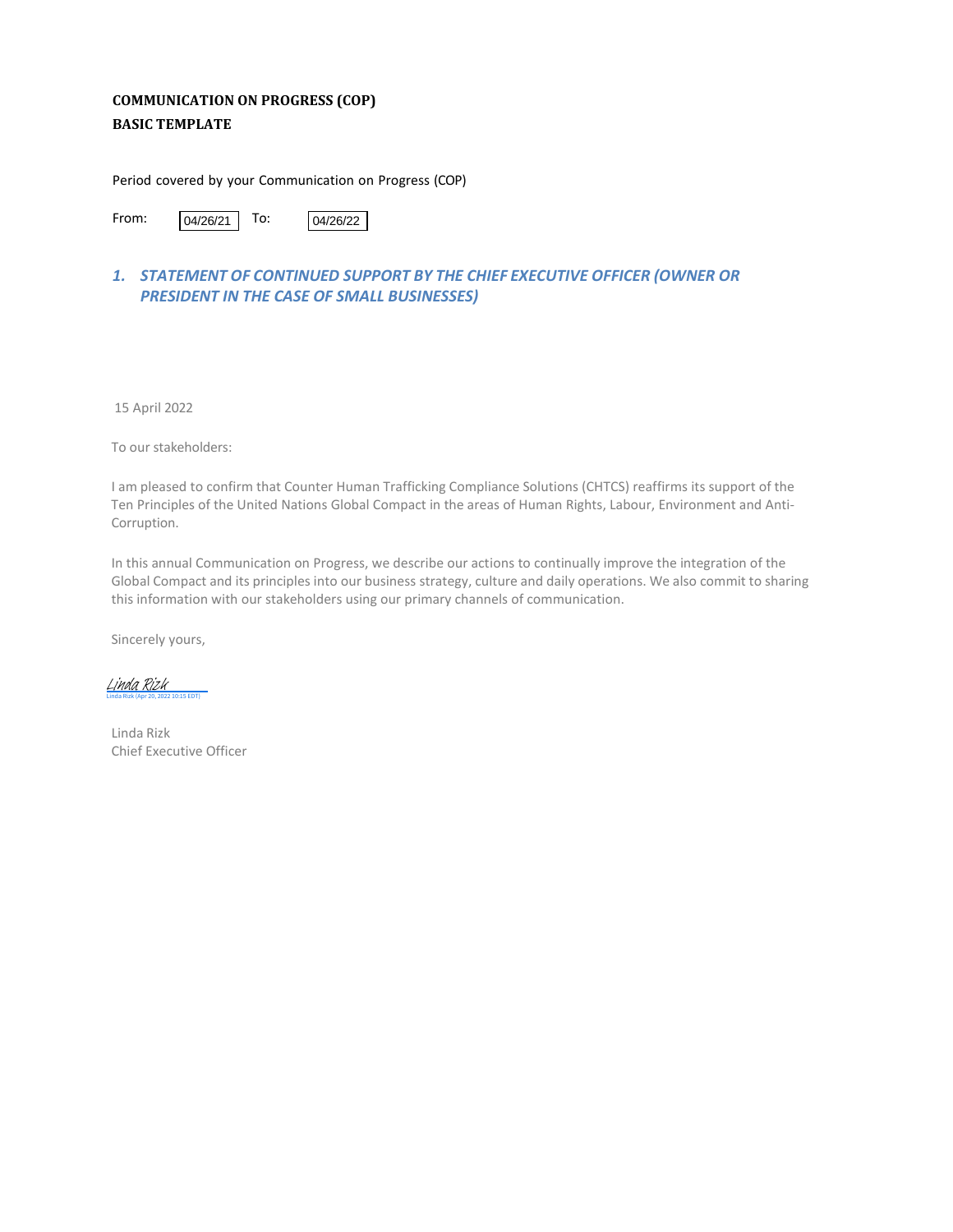### *2. DESCRIPTION OF ACTIONS*

#### **Human Rights**

#### CHTCS commitment to human rights is at the core of our reason for existing.

- All our employees are provided safe, suitable and sanitary work facilities, and protected from workplace harassment, including physical, verbal, sexual or psychological harassment, abuse or threats. Workers have direct access to the CEO.
- Additionally, our client work helps companies ensure their own policies and practices protect the right and dignity of workers in their operations and supply chains.

#### **Labour**

#### CHTCS works every day to prevent forced labor and labor trafficking around the world:

- In the past year, we have partnered with clients to survey and assess over 3,000 suppliers to identify, analyze, and manage the risk of forced labor and labor trafficking in supply chains around the world.
- CHTCS partnered with the US Chamber of Commerce to sponsor and contribute to several forum events of the Task Force to Eradicate Human Trafficking.

#### **Environment**

#### CHTCS business does not include manufacturing or material handling, however, to protect the environment, we:

- Avoid unnecessary business travel for internal or client work, opting instead for remote meetings whenever possible.
- Provide clients the capability to manage their environmental initiatives and programs on their CHTCS platforms.

#### **Anti-Corruption**

#### CHTCS shows our commitment to fighting corruption by:

- Assessing the risk of corruption before entering any business agreement.
- Explicitly mentioning "anti-corruption" and/or "ethical behavior" in contracts with business partners.
- Building internal procedures to support our anti-corruption commitment including having all employees certify their compliance with the company's Anti-Corruption Policy and Compliance Procedures Manual.

#### *3. MEASUREMENT OF OUTCOMES*

- 40% of CHTCS employees, including the CEO, are female, far above the average for our industry.
- CHTCS has had 0 work-related injuries in the past year.